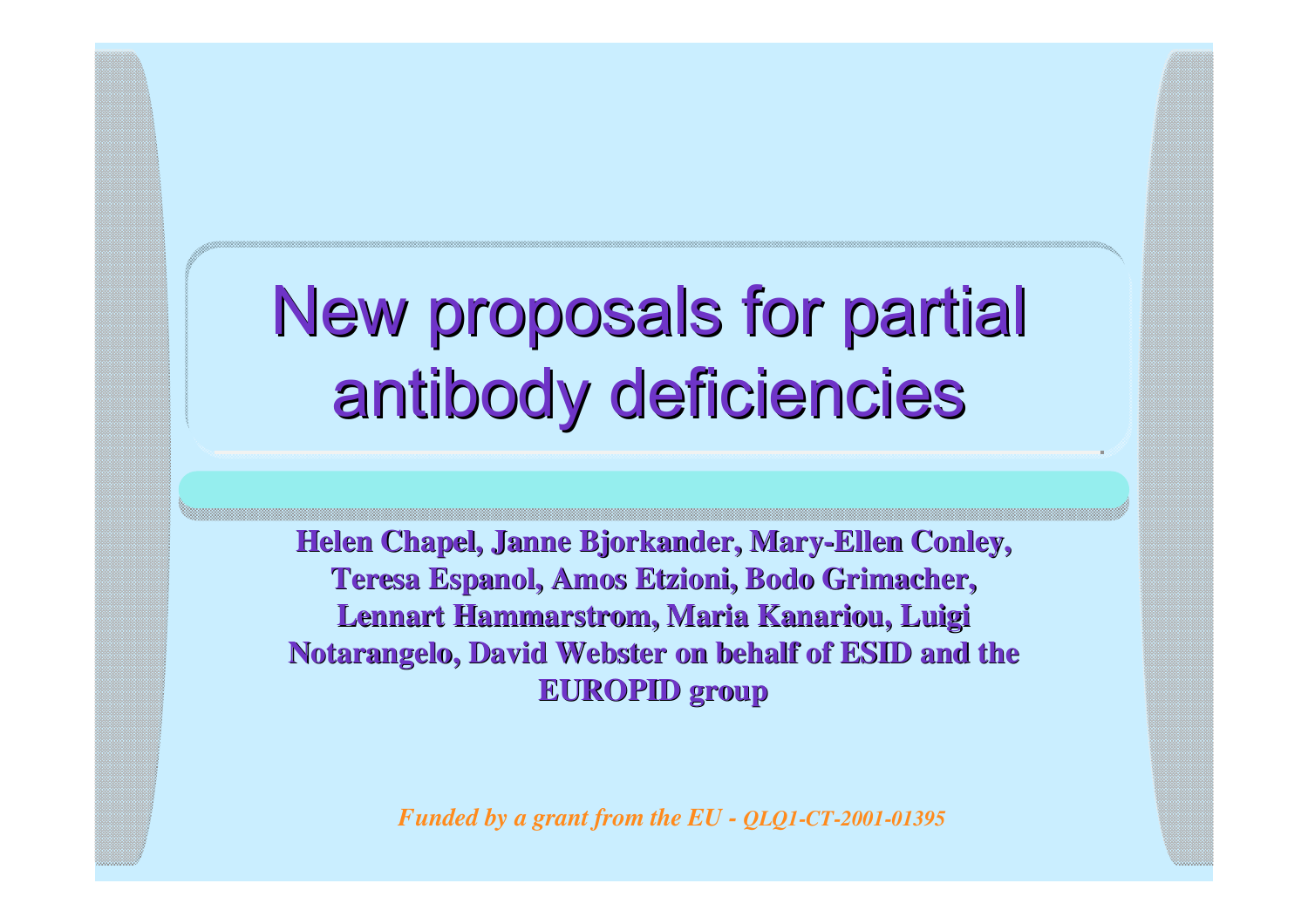# Criteria -General points:

- Criteria for diagnosis: studies/registers etc
- agreed by ESID & PAGID
- *Definite* = 98% probability that same diagnosis in 20 years;*gene mutation & clinical features*
- *Probable*  $= 85\%$  probability that same diagnosis in 20 years; *clinical clinical & lab features features as no known single gene defect*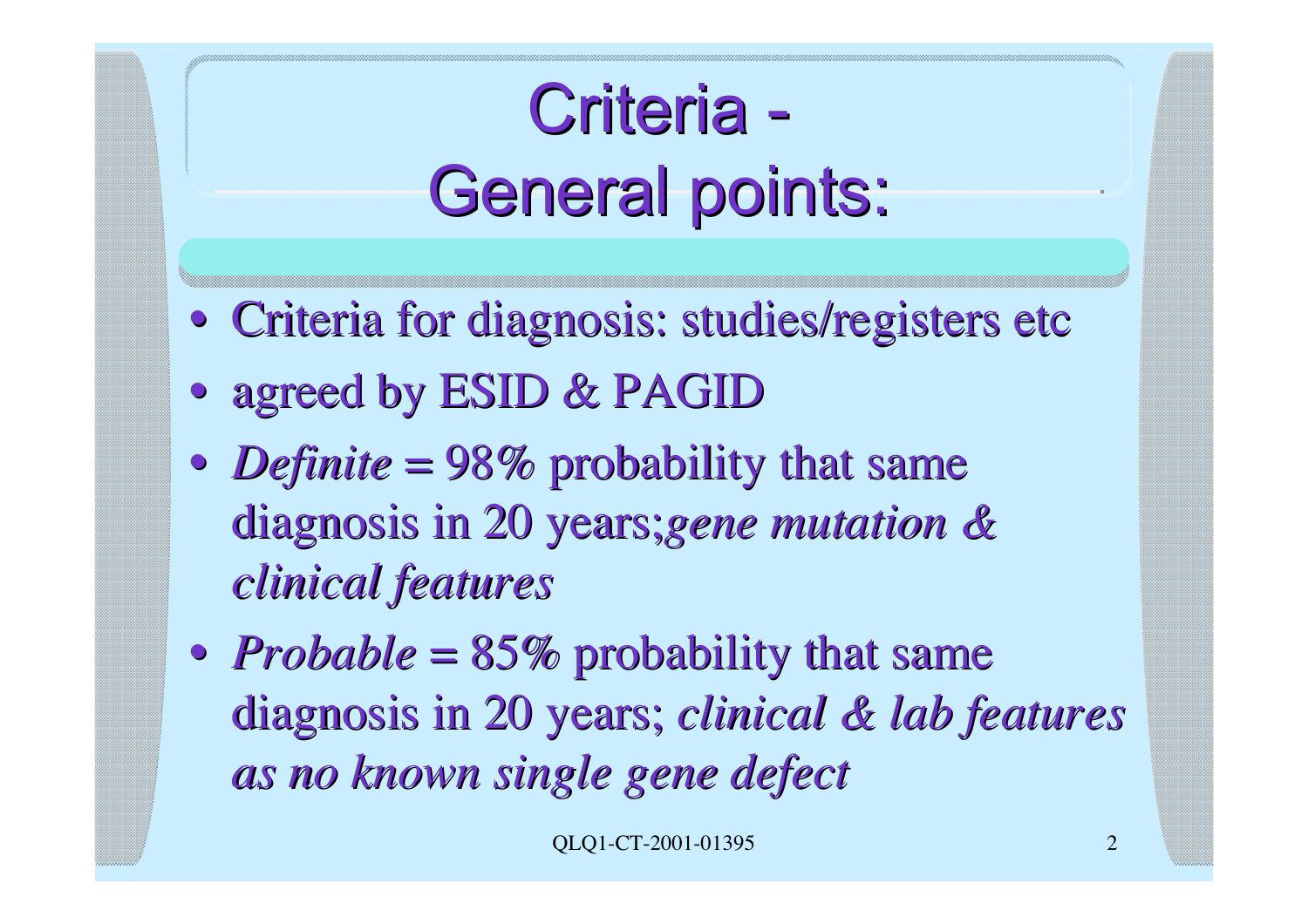Common Variable Immune Deficiency Disorders [CVIDs]

**Probable:** male/female patient with all of:

- Aged  $>$  4 years
- Serum IgG and IgA more than 2 SD below mean for age
- Poor response to all vaccines
- Causes of secondary antibody deficiencies excluded (eg lymphoma, medications)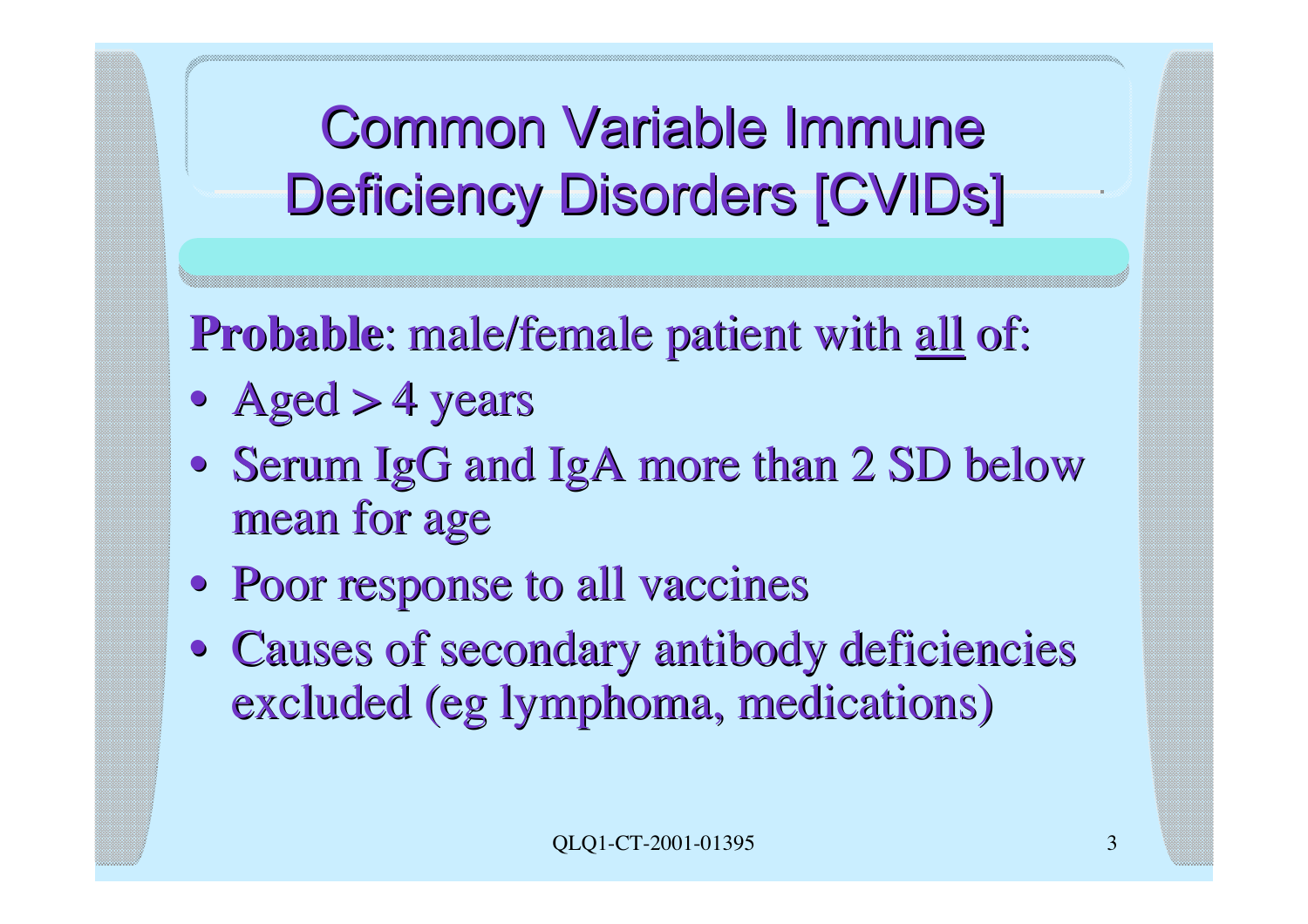# IgA with IgG subclass deficiencies deficiencies DRAFT

Male or female patient with recurrent/ severe infections and all the following:

- Aged > 7 years
- Marked decrease in IgA [ie  $\langle 0.05g/l]$  and at least one of  $IgG_{1,3}$  subclasses less than the 5<sup>th</sup> centile for age
- Poor responses to some vaccines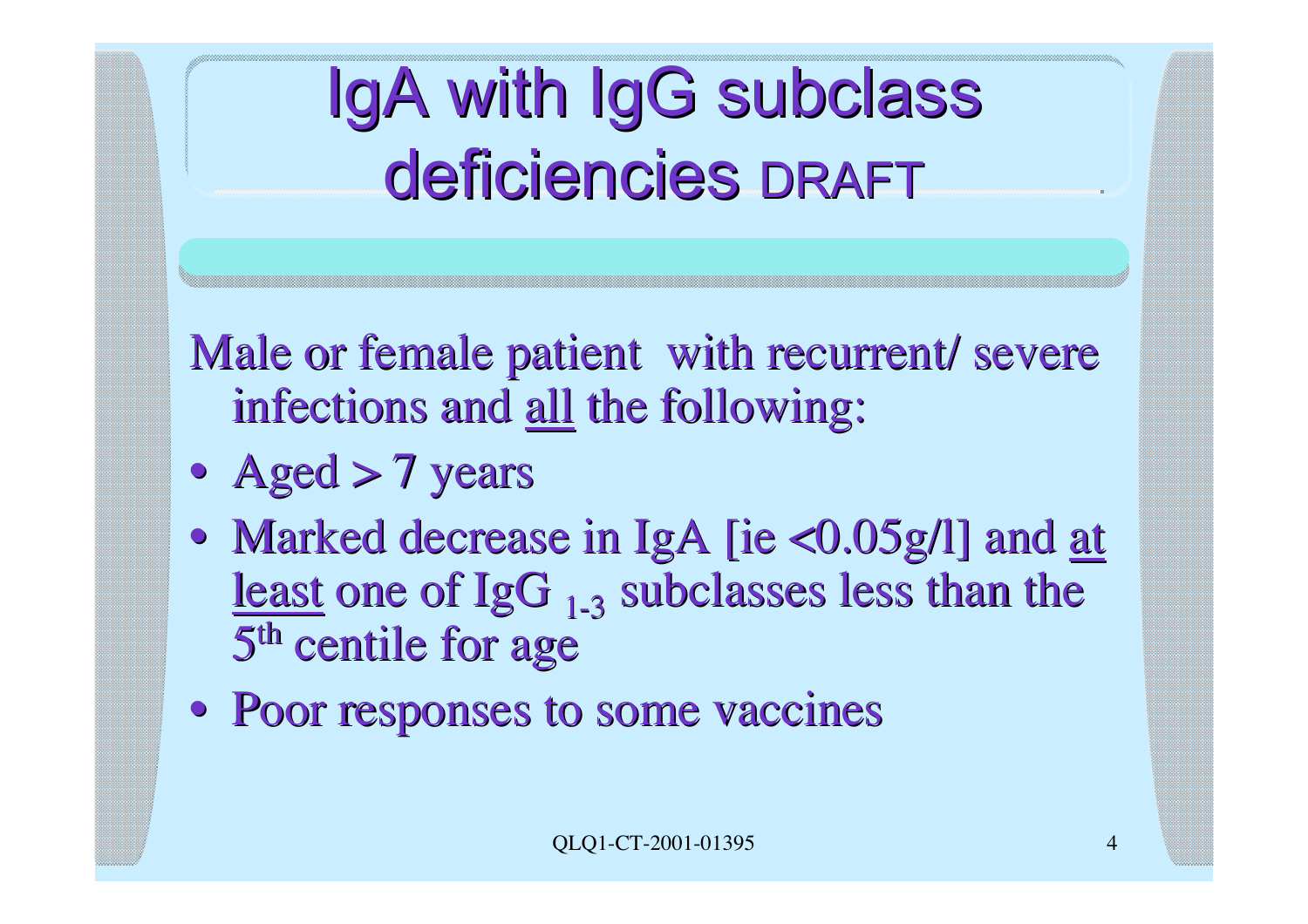## IgG subclass deficiencies DRAFT

Male or female patient with recurrent/ severe infections and all the following:

- Aged > 7 years
- Normal levels of IgM & IgA and at least two of IgG  $_{1-3}$  subclasses less than the  $\overline{5}$ <sup>th</sup> centile for age
- Poor responses to some vaccines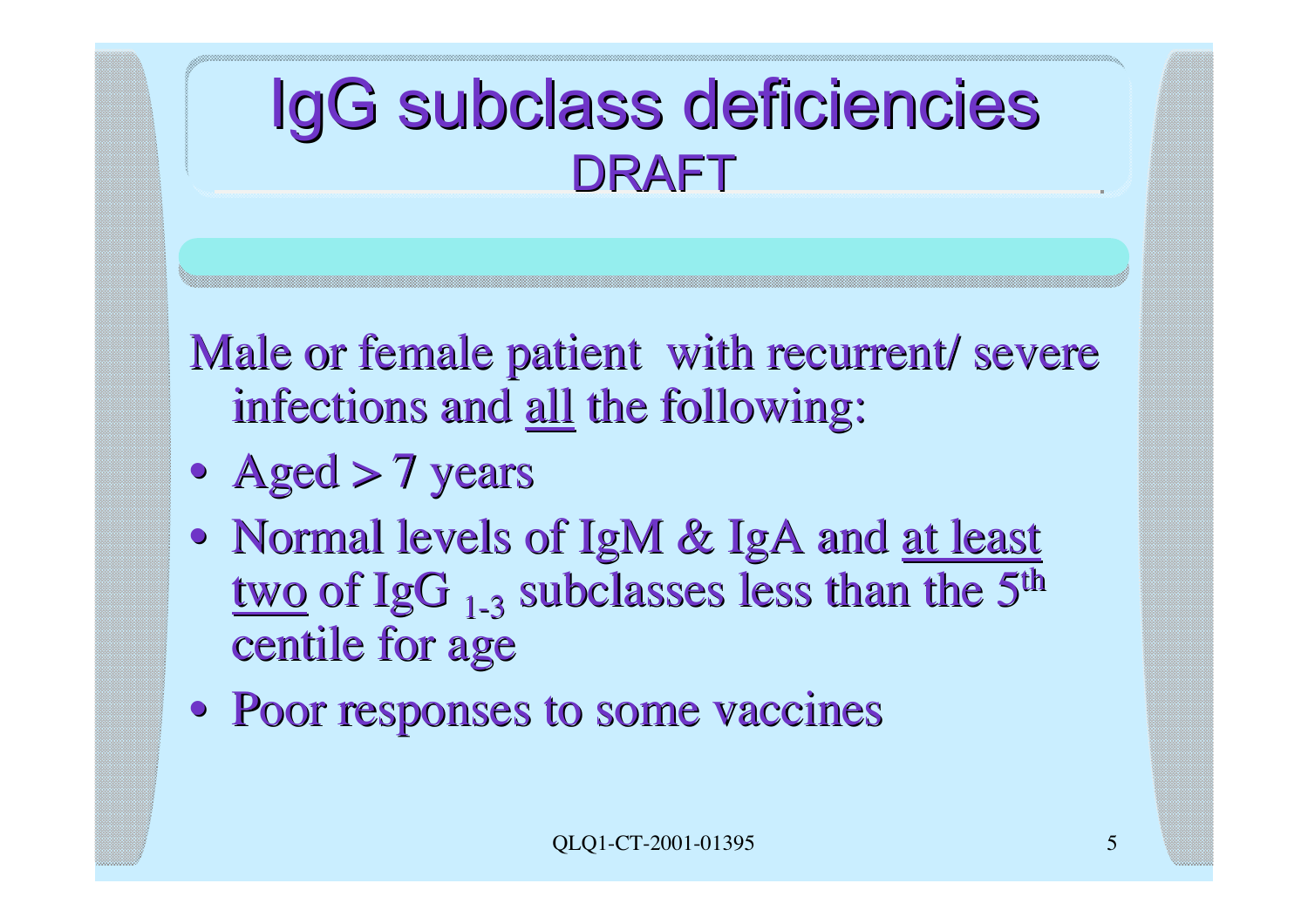### Does this patient have an IgG subclass deficiency?

- Originally investigated in 1983 for boils
	- **Staphylococcal** phagocytosis  $&$  killing defect defect *? significant ? significant*
	- $\blacksquare$  discharged in 1989 without treatment
- 1991 more boils ?linked to ?linked to stress
- Family history:
	- Sister (bronchiectatic) had pneumonia
	- $\blacksquare$  Half-brother died bronchiectasis with CVID
- Serum IgG 5.3 g/l; IgA none, IgM normal
- 1992 -1999 trial of immunoglobulin therapy
	- reduced the boils reduced the boils
- Diagnosis sought
	- **normal IgE & CXR -unlikely** Job's syndrome
	- low IgG 3 " antibody deficiency"
	- worsening of asthma "APBA" +ve aspergillus precipitins  $(1$ line); mild eosinophilia only
- No more boils after 1995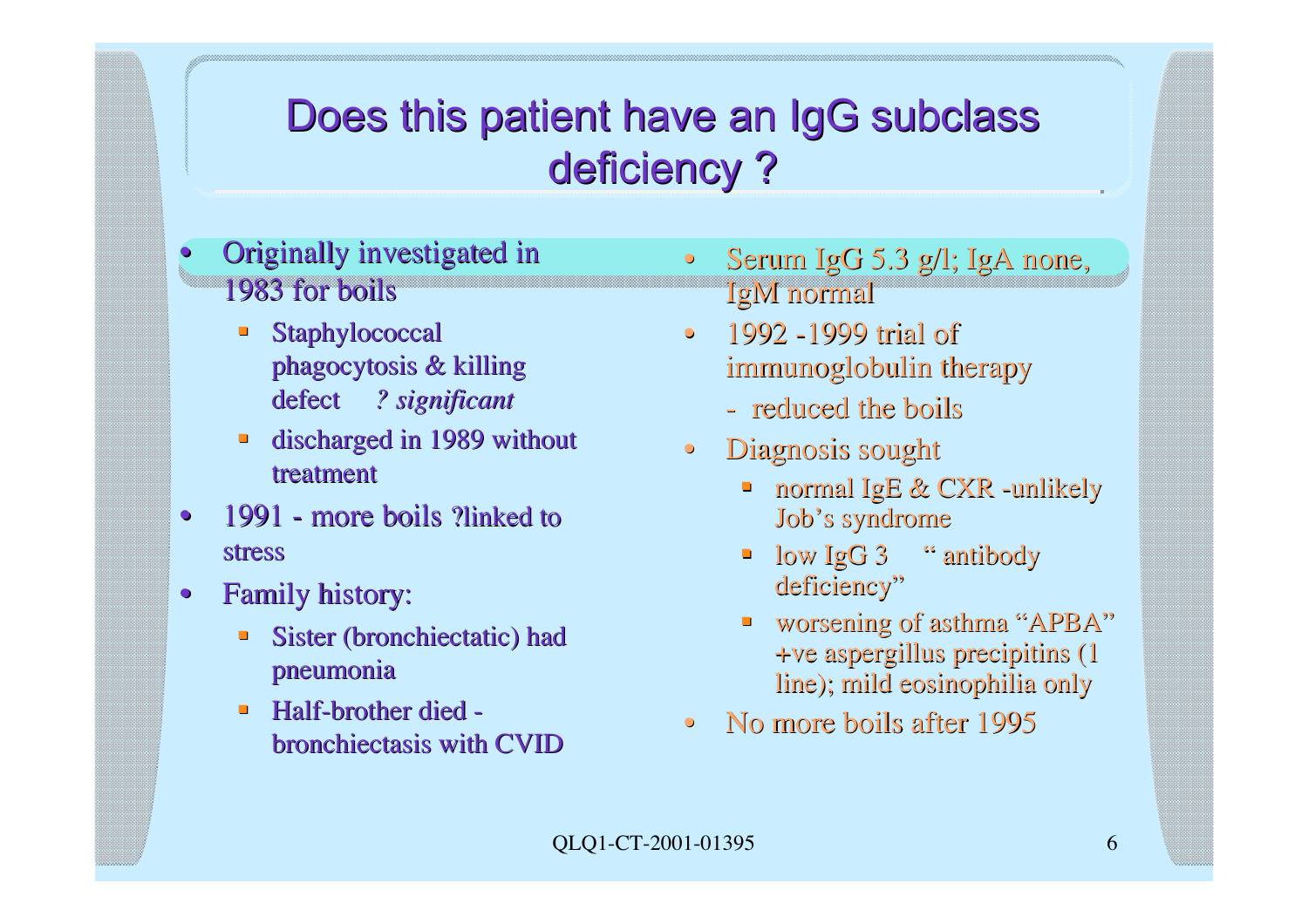### IgG subclass deficiency (contd 3)

Transferred in 2000:

- Normal numbers of B cells
- Specific antibodies present, even to encapsulated pathogens
- Stopped IVIg & no infections (not even boils) for 5 years
- Reviewed every 3 months; IgG and esp. IgG 3 reached stable, normal levels within 6 months
- Aspergillus precipitins now negative (moved to new house)

*Diagnosis: ? transient IgG3 defect*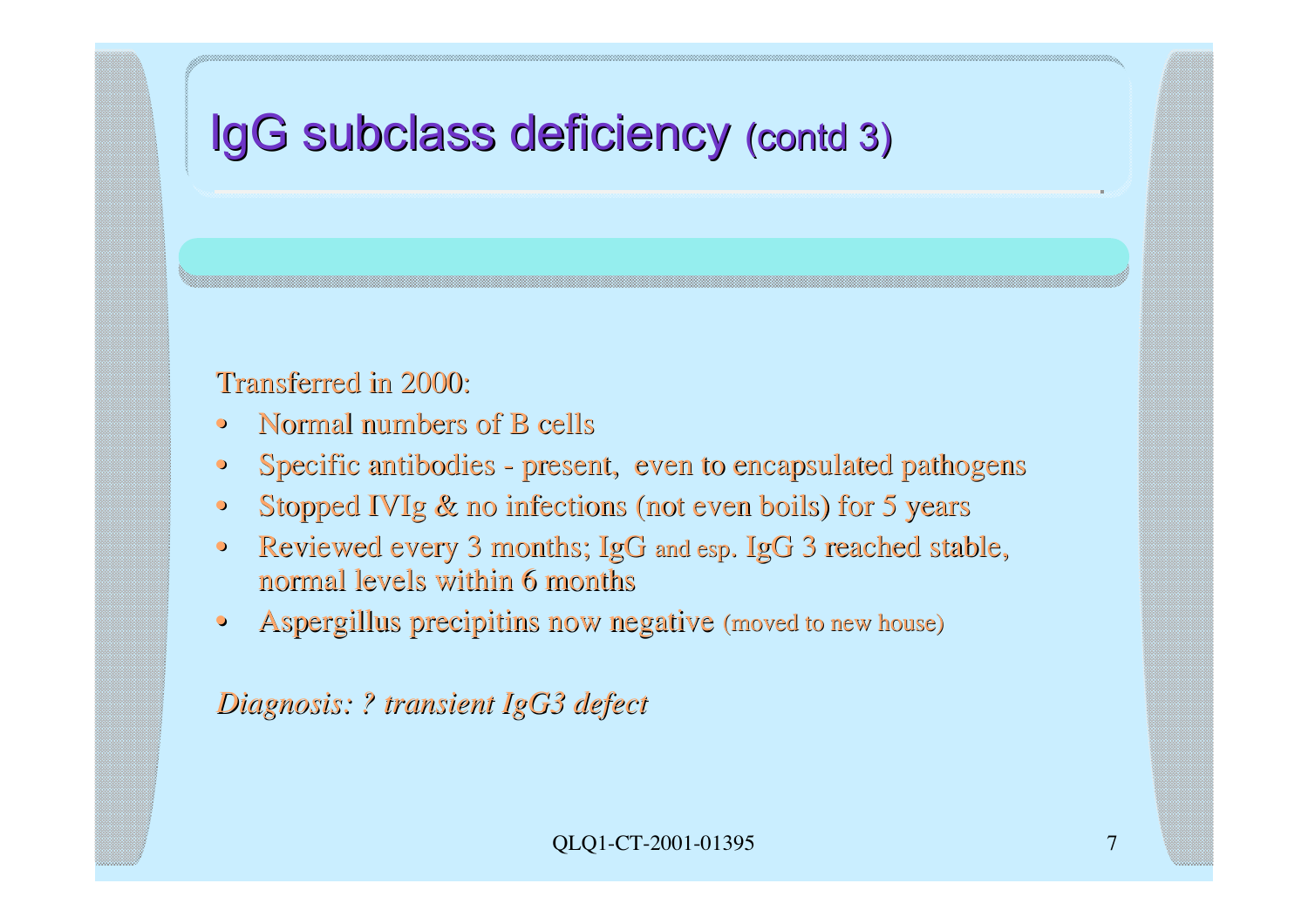### We need more data….

#### *Mininum data set for ESID online registry:*

- Demographs age, gender, family Hx
- Serum Ig levels IgM, IgA, IgG
- B cell numbers including B memory markers
- T cell numbers including CD4, CD8 etc for inter-current complications
- Clinical complications granuloma, autoimmunity, lymphoproliferation, none
- Antibody responses to test Imx.
	- ? Which and to be done where ?
- IgG subclass levels ? in a single laboratory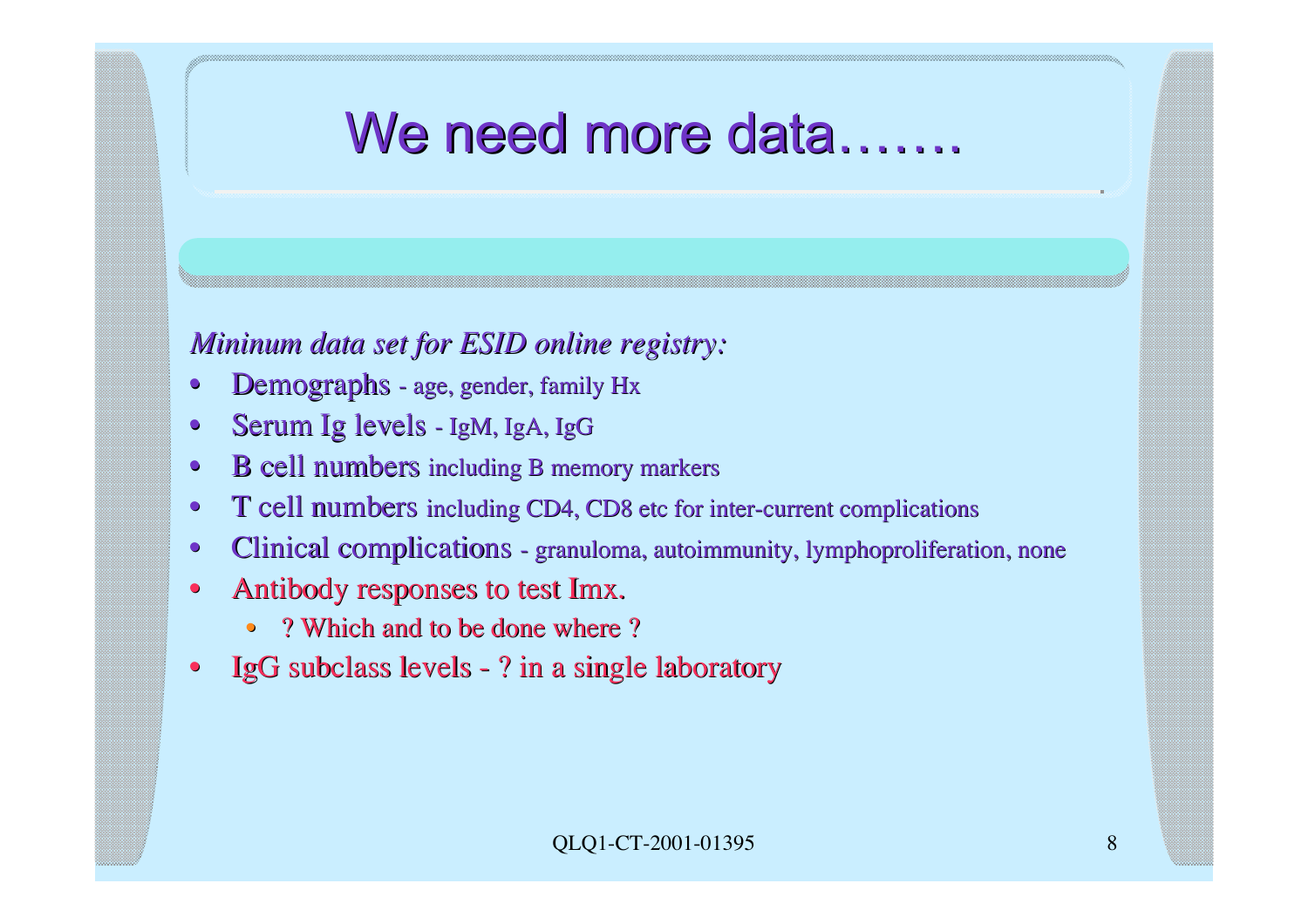## *Conclusions re testing Conclusions re testing*

#### *Currently we need to: Currently we need to:*

- Do test Imx responses to standard protein / carbohydrate antigens for all new patients to distinguish CVIDs from partial antibody failures
- Role for new vaccines/assays
- Add neoantigen test Imx for existing/ treated patients in order to categorise them more precisely
- Quality assurance and reference preparations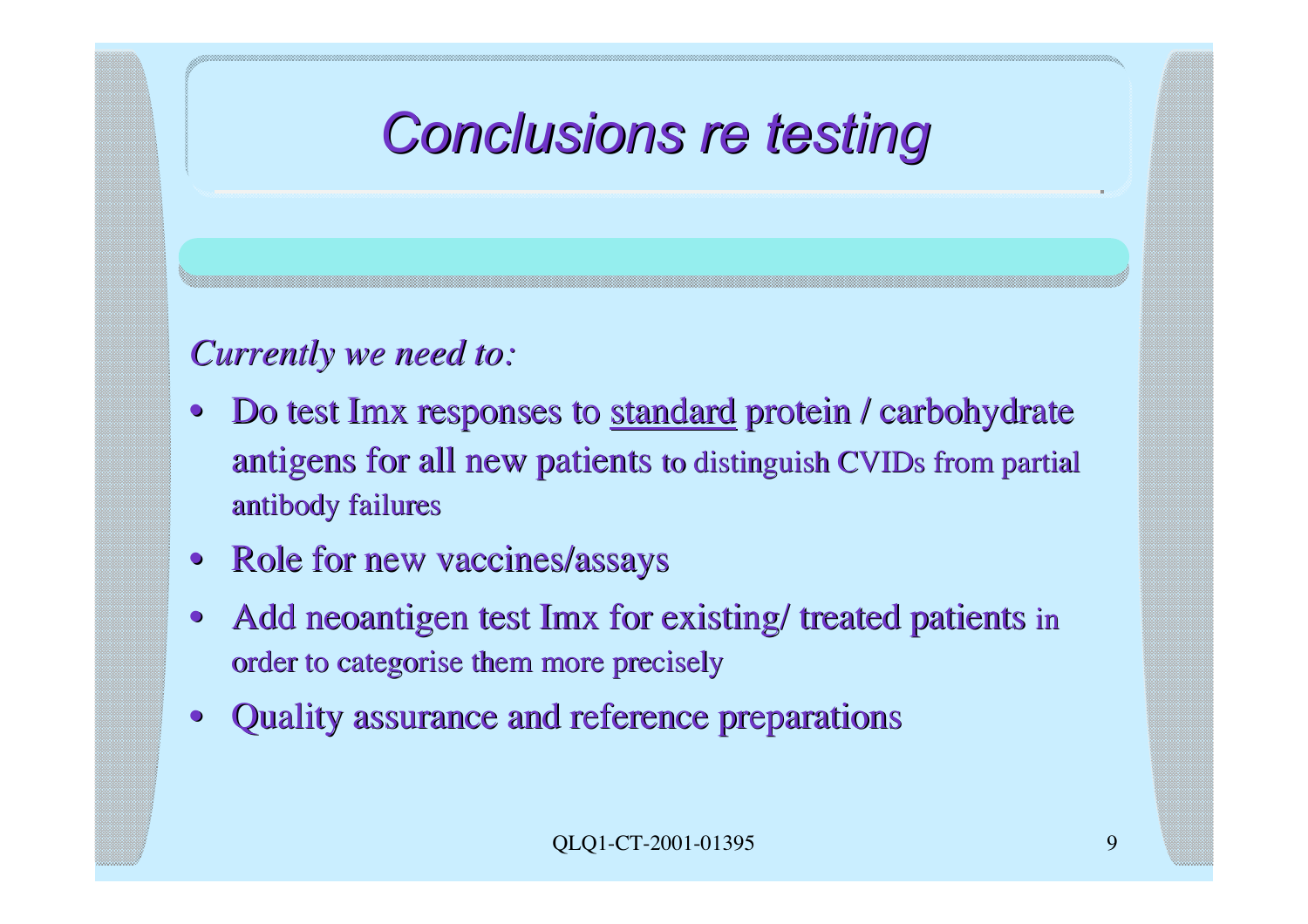### Extra essential data

- Antibody [ IgG] responses to which test Imx.
	- $\blacksquare$  Proteins tetanus, diphtheria, Hib, rabies,
	- **Example 2 Carbohydrates Pneumovax, Typhim Vi, new vaccine?**
	- **Example 1 Neoantigens Tick-borne encephalitis vaccine**
	- Reference preparations from ….. Whom?
	- Reference assays for Consensus to be done……. where ?
- **IgG** subclass levels
	- $\blacksquare$  ? in a single laboratory ? in Sweden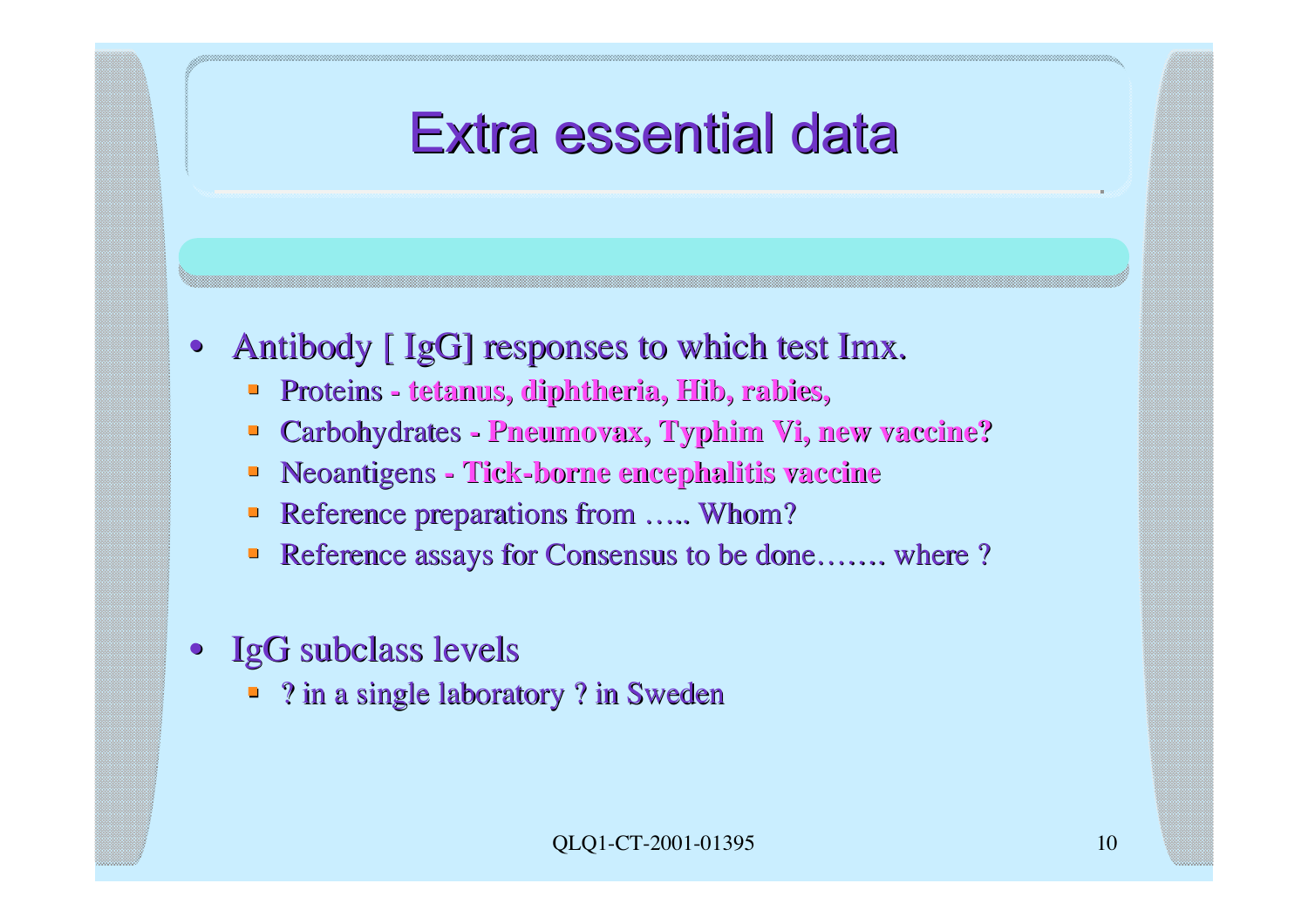### Should we add plasmablasts to memory **B cell immunophenotyping ?**



Plasmablasts on days 0,4,7 and 14 following Imx with influenza vaccine in a normal individual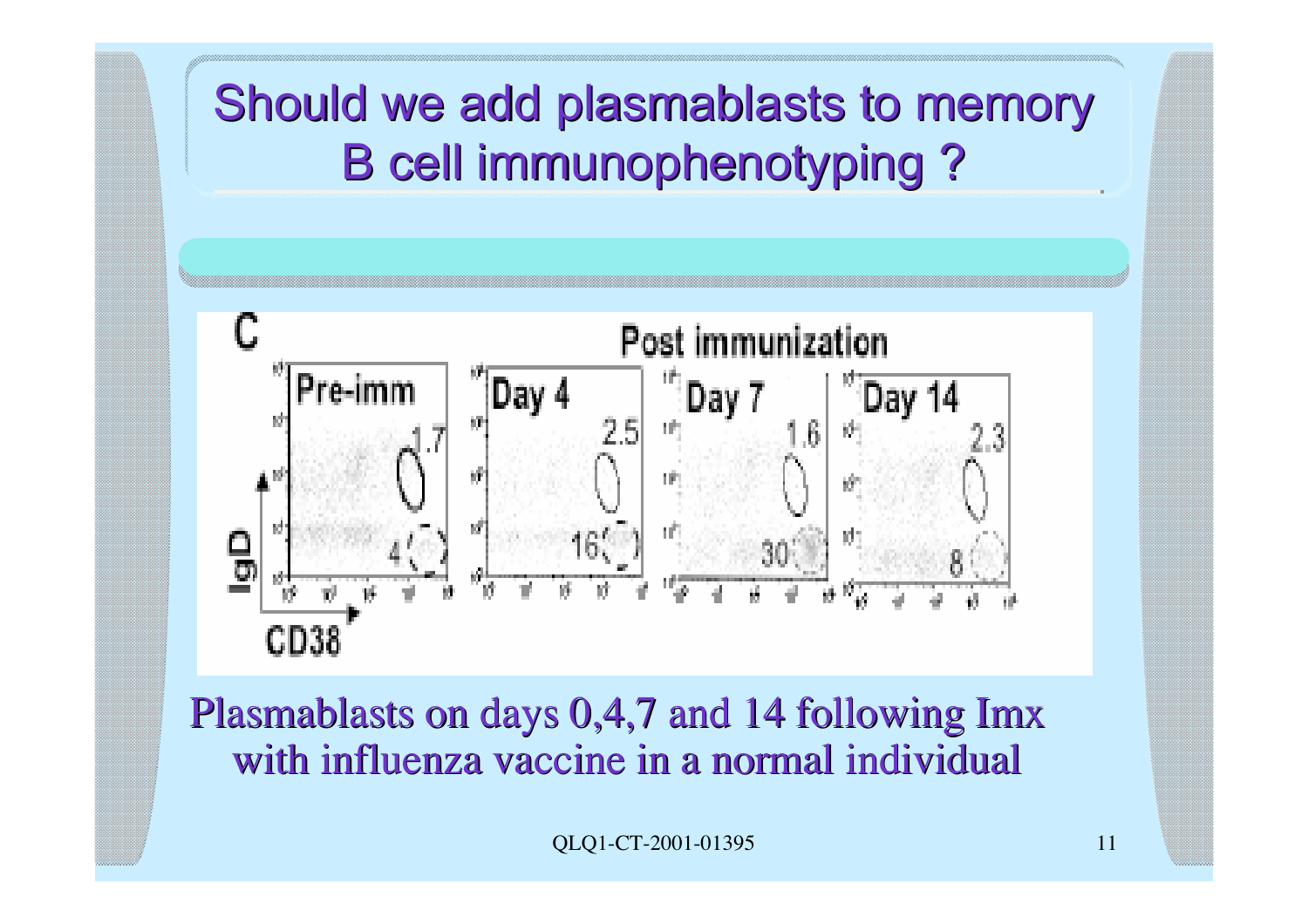## IUIS 2006 *(J All. & Clin.Imm.in press)*

| <b>Disease</b>                                                                                                 | <b>B</b> cell<br>numbers | <b>Serum Ig</b>                                | <b>Associated Features</b>                                                               | <b>Inheritance</b> | <b>Genetic</b><br><b>Defects/presumed</b><br>pathogenesis |
|----------------------------------------------------------------------------------------------------------------|--------------------------|------------------------------------------------|------------------------------------------------------------------------------------------|--------------------|-----------------------------------------------------------|
| 2. Severe reduction in at least 2<br>serum immunoglobulin isotypes<br>with normal or low numbers of B<br>cells |                          |                                                |                                                                                          |                    |                                                           |
| Common variable<br>a)<br>immunodeficiency<br>disorders*                                                        | Normal or<br>decreased   | Decrease in IgG &<br>IgA; IgM may be<br>normal | <b>May have</b><br>autoimmune,<br>lymphoproliferative<br>and/or granulomatous<br>disease | Variable           | <b>Unknown</b>                                            |
| b) ICOS deficiency                                                                                             | Normal or<br>decreased   | Decrease in IgG &<br>IgA; IgM may be<br>normal | <b>Recurrent bacterial</b><br><b>infections</b>                                          | <b>AR</b>          | <b>Mutation in ICOS</b>                                   |
| c) CD19 deficiency                                                                                             | <b>Normal</b>            | Decrease in IgG &<br>IgA; IgM may be<br>normal | <b>Recurrent bacterial</b><br><b>infections</b>                                          | <b>AR</b>          | <b>Mutation in CD19</b>                                   |
| d) TACI deficiency                                                                                             | <b>Normal</b>            | Decrease in IgG &<br>IgA; IgM may be<br>normal | <b>May have</b><br>autoimmune or<br><b>lymphoproliferative</b><br>disease                | AD or AR           | <b>Mutation in TACI</b>                                   |
| <b>BAFF</b> receptor<br>$\epsilon$ )<br>deficiency                                                             | Normal or<br>decreased   | Decrease in IgG &<br>IgA; IgM normal           | <b>Recurrent bacterial</b><br><b>infections</b>                                          | <b>AR</b>          | <b>Mutation in BAFFR</b>                                  |

•*This is a diagnosis of exclusion of other known primary antibody deficiencies. There are several different clinical phenotypes, probably representing distinguishable diseases with differing immunopathogeneses.It is not clear currently whether the mutations associated with some of these patients involve disease causing genes, disease modifying genes or polymorphisms.*